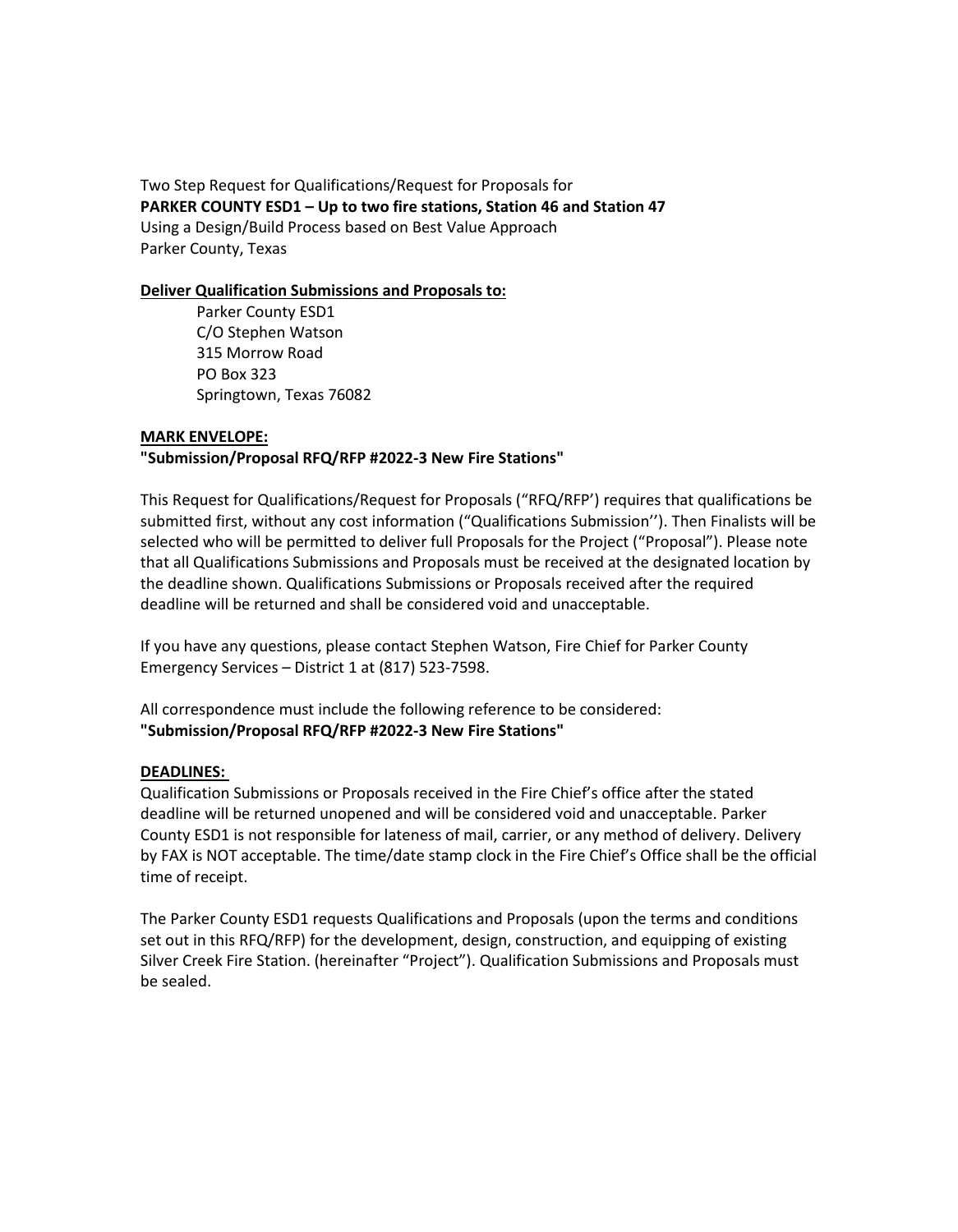### **Section I- General Requirements**

**1.1** Sealed Qualification Submissions shall be received on or before 12:00 noon C.S.T. on Friday, July 8th, 2022, at the office of the Fire Chief, Parker County ESD1 C/O Stephen Watson 315 Morrow Road Springtown, Texas 76082

**1.2** Sealed Proposals, should be submitted only by Respondents selected to submit.

**1.3** Stephen Watson, Fire Chief of PCESD1, Parker County, Texas, is designated as the contact person for inquiries, and his contact information is set forth below. Qualification Submissions and Proposals shall be submitted to:

## **Stephen Watson, Fire Chief Parker County ESD1, Texas 315 Morrow Road Springtown, Texas 76082**

Telephone inquiries are permitted, the Fire Chief can be reached at: (817) 523-7598. Faxed Qualification Submissions and Faxed Proposals will not be considered. If responses are mailed through the USPS, the mailing address differs from the physical address above. The mailing address is:

PO Box 323, Springtown, Texas 76082

**1.4** Qualification Submissions or Proposals (collectively referred to as "Responses") will NOT be accepted after the deadlines set for the receipt thereof.

**1.5** Responses must address each applicable requirement set out in this RFQ/RFP. Only Respondents who can provide, either directly or as part of a team under its control, both design and construction services should tender their Qualifications Submission or Proposal.

**1.6** Unless expressly allowed by a written authorization from the PC- ESD1, no Qualification Submissions or Proposals may be changed, amended, or modified in any manner after it is delivered to PC- ESD1; however, a Qualification Submission or Proposal may be withdrawn and resubmitted any time prior to the deadline set for receipt thereof.

**1.7** Interested persons, entities, or teams, submitting Qualification Submissions or Proposals must submit one unbound original (suitable for photocopying), or one PDF file, and two bound copies of their Qualification Submission or Proposal. Two of the bound copies must be executed originals bearing the signature of an authorized representative of the Respondent or Team.

**1.8** Responses must be typed on standard (8 ½" by 11") paper, with each page numbered sequentially. Responses must contain a table of contents with page numbers and be arranged to correspond the terms/requirements of this RFQ/RFP in the order that those terms/requirements appear in this RFQ/RFP.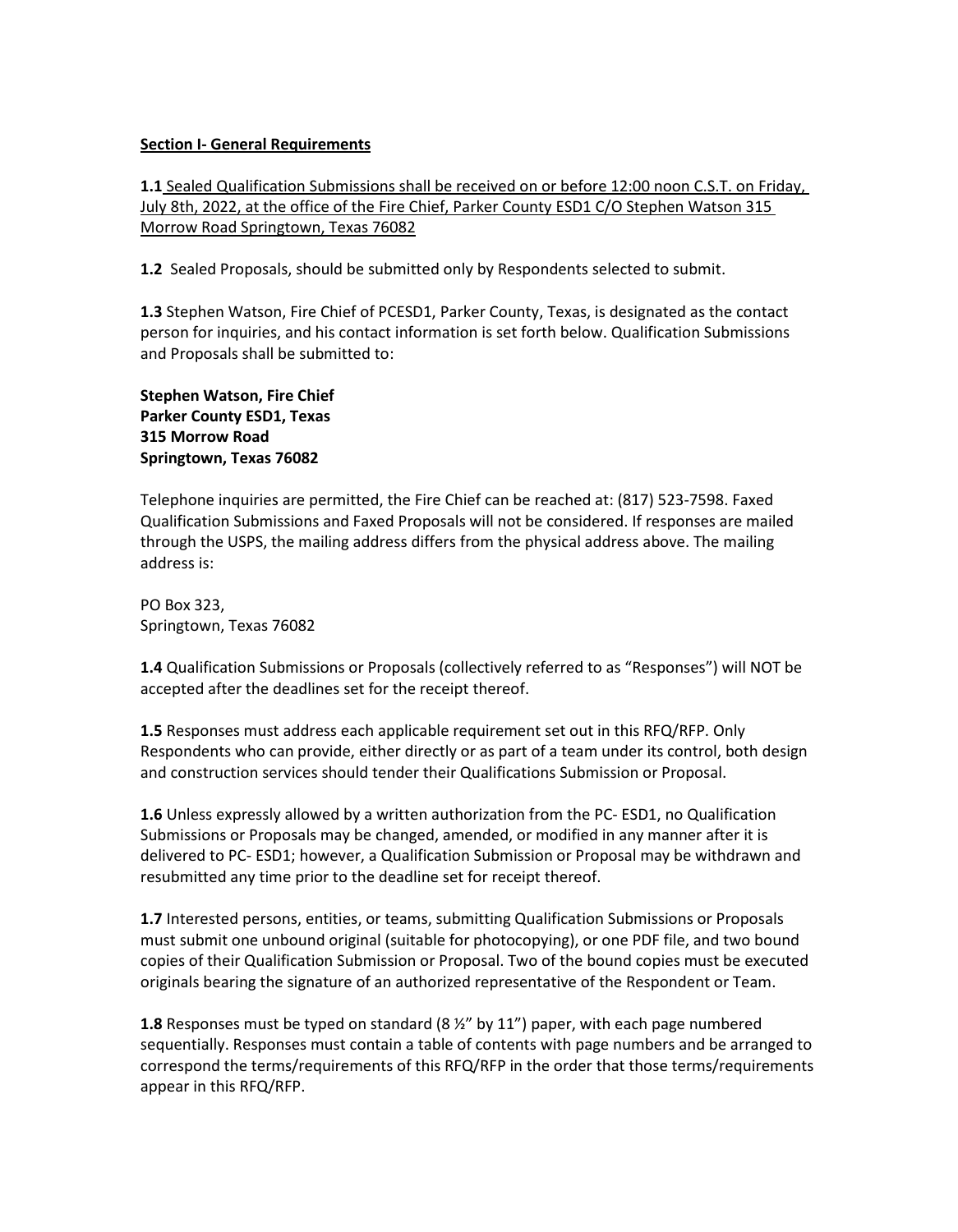**1.9** Qualification Submissions will be opened by the Fire Chief, or his designee, at 1:00 p.m. C.S.T. on Friday, July 8th, 2022, in the Office of Parker County Fire Chief, Stephen Watson 315 Morrow Road, Springtown, Texas 76082. This will not be a public opening.

**1.10** Persons, entities or teams delivering qualifying Qualification Submissions will be notified by Friday, July 15th, 2022, as to whether they have been selected as a Finalist to submit a sealed Proposal for the Project ("Finalist").

**1.11** Proposals from Finalists selected to submit a sealed Proposal must be received on or before 12:00 noon C.S.T. on Wednesday, August 3rd, 2022, at the office of the Fire Chief, Parker County ESD1 C/O Stephen Watson, 315 Morrow Road Springtown, Texas 76082

**1.12** Proposals from Finalists selected to submit a sealed Proposal will be opened at 1:00 p.m. C.S.T. on Wednesday, August 3rd, 2022, in the Office of Parker County ESD1 Fire Chief, Stephen Watson, 315 Morrow Road, Springtown, Texas 76082. This will not be a public opening.

**1.13** It is the intent of the Parker County ESD1 to notify rankings of the finalists from one through five by email on or before Wednesday August 17th, 2022. However, Parker County ESD1 reserves the right to amend this date if needed.

## **Section II SELECTION**

Qualification Submission (Step 1)

**2.1** Prior to any receipt of, request for, or consideration of, any Proposal, PC- ESD1 requests, and will consider, the relative qualifications of any person, entity or Team ("Respondent") seeking to provide all the goods and services necessary for design, construction, of new fire stations. After such consideration, PC- ESD1 may choose to interview any Respondent, or request additional information.

**2.2** Each Respondent must submit a Qualifications Submission containing a full and complete response to each of the Questions and Requests set forth below, and fully complying with the General Requirements set out in Section 1 above, and all other applicable requirements of this RFQ/RFP. No price or cost information is to be included with a Qualification Submission. The inclusion of pricing or cost information in a Qualifications Submission may disqualify Respondent, at the sole Discretion of the PC- ESD1.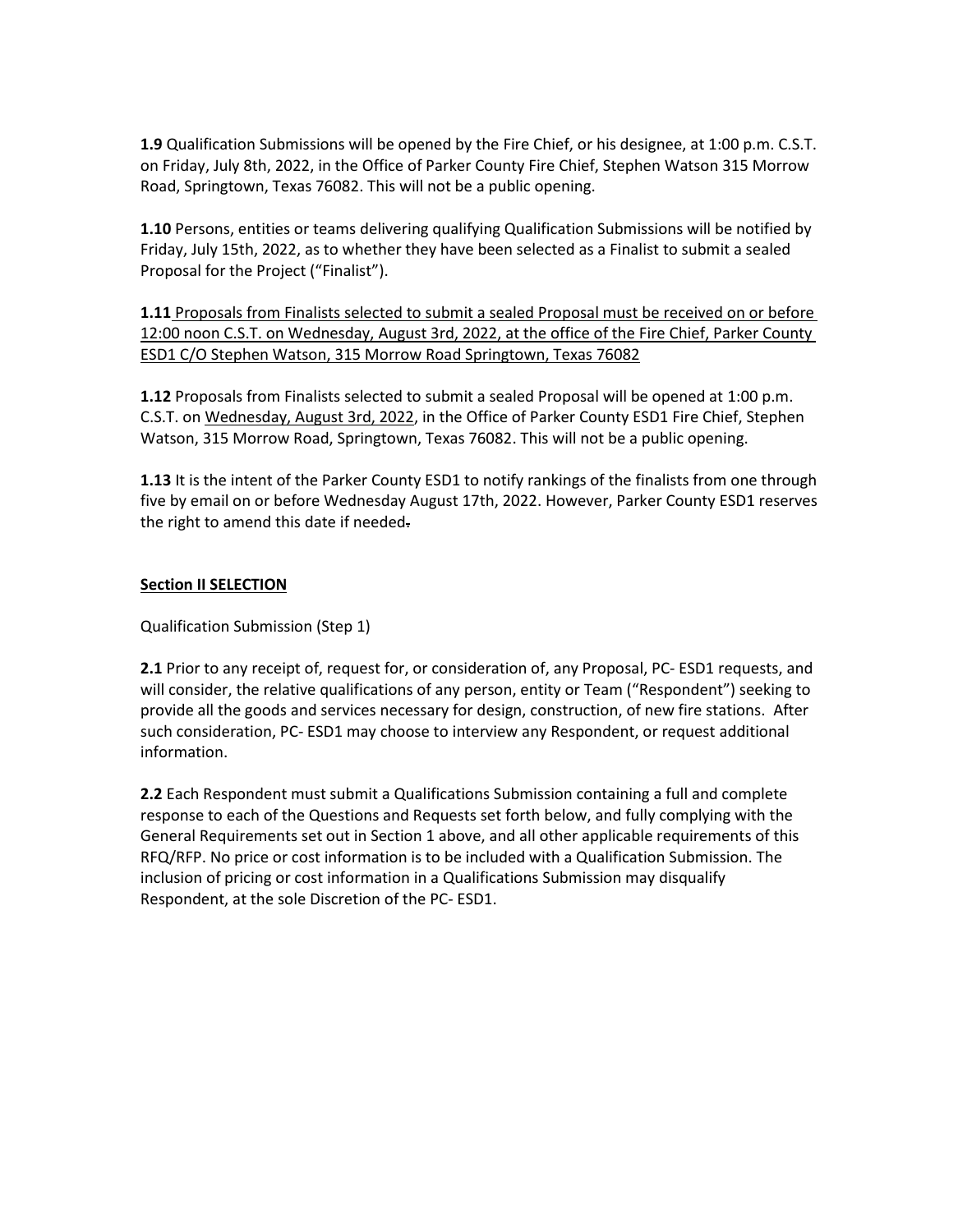## **General Project Description:**

The project is a fire station construction project located at **Fire Station No. 47:** 16140 Farm to Market Rd 920 Poolville, TX, and if property acquisition permits, **Fire Station No. 46** at a location TBD.Refer to **Design Criteria Package** below for additional information

## **QUESTIONS and REQUESTS for Qualification Submission**

In preparing your Qualifications Submission, answer each of the following questions and requests thoroughly. The completeness of your answers to these questions and requests will be considered in evaluating your response.

- 1) Are you able and willing to provide all of the services requested in this RFQ/RFP, including design, construction and compliance with all applicable laws, rules, regulations, codes, and ordinances?
- 2) Describe the experience of your firm, and of any team members, in designing fire station, barndominium, or commercial facilities: (add additional pages if necessary)
- 3) Describe the experience of your firm, and of your team members, in constructing fire station, barndominium, or commercial facilities for Texas communities: (add additional pages as necessary)
- 4) For each Project identified in answer to the questions above, provide a contact name at that residence, facility or governmental unit/agency. For each person identified provide a current address and telephone number at which they can be reached.
- 5) Substantiate your team's financial ability to perform and execute the work if selected.
- 6) If your firm will provide directly all of the required goods and services for the Project, please answer the following for your firm. If your firm is proposing the goods and services for the Project as part of a team under your firm's control, please answer the following questions both for your firm and each team member.
	- a) Form of business;
	- b) If a corporation, limited partnership or limited liability company- state of creation;
	- c) Identification of contact person;
	- d) A brief biography of the key officers and their experience;
	- e) Identify all material legal claims, threatened litigation, or demands against the Respondent (or any of the Respondent's Team members) and/or any of their respective principals/officers received within the last 5 years.
	- f) Identify all lawsuits filed against the Respondent (or any of the Respondent's Team members) and/or any of their respective principals/officers within the last 5 years.
	- g) Identify all investigations, administrative actions or warnings taken, pursued or issued by any federal, state or local governmental agency (within the last 5 years) involving the Respondent (or any of Respondent's Team members) and/or any of their respective principals/officers within the last 5 years that relates to a correctional facility of any type, or a Design/Build project.
	- h) Identify the design professionals (architects and/or engineers) who will be working on the Project, their qualifications, and provide a copy of their license to practice in the state of Texas.
	- i) Certify that each professional you intend to use for this Project was selected based on demonstrated competence and qualifications in the manner provided by Section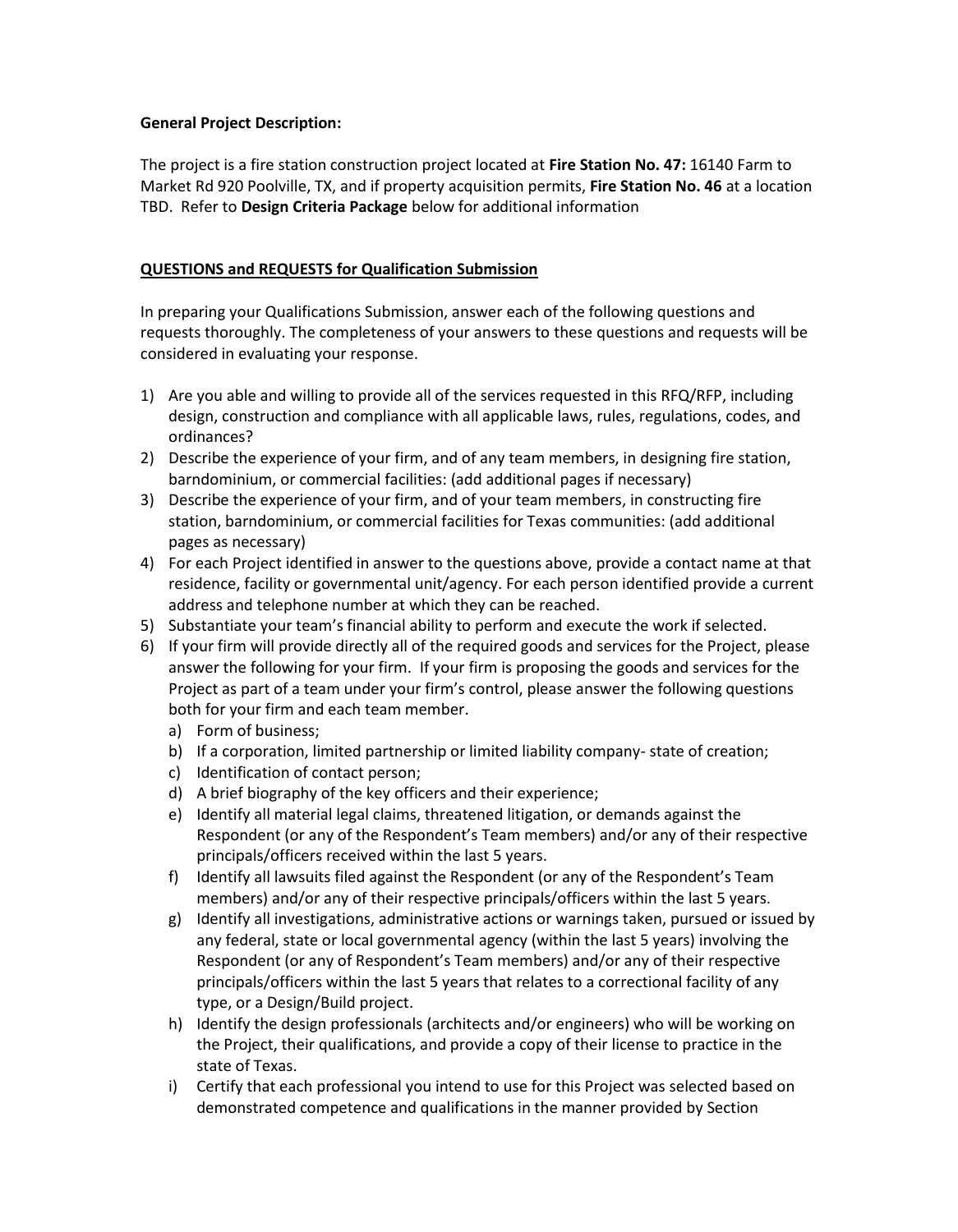2254.004, Texas Government Code.

- j) Explain your timeline and ability to commence and complete the project, regarding labor and project management.
- k) Explain your timeline and ability to source materials to commence and complete the project.
- l) Provide a very brief summary of any appropriate factors about the qualifications of you or your team members, that you believe are relevant to the consideration of your (and your team member's) qualifications for this Project, that has not been disclosed in answer to the questions and requests listed above.

**2.3** The Selection Criteria to be applied to **Qualifications Submissions (Step 1)** are as follows:

# **Step 1**

# **Evaluation Factors and Weighting of those Factors for Evaluation of Qualification Submissions.**

The Qualification Submissions received from the Respondents, will be reviewed, evaluated and ranked by the PC- ESD1, and/or its designees, based upon the application of the following evaluation criteria and weighing factors. If a Respondent is unable to provide qualifications responsive to each of the criteria listen below, it is disqualified. No other criteria or factors will be considered in Step 1 (Evaluation and Ranking of Qualification Submissions).

| Respondent's (and team's) experience            | 20% |
|-------------------------------------------------|-----|
| Respondent's (and team's) technical competence  | 20% |
| Respondent's (and team's) capability to perform | 35% |
| Respondent's (and team's) past performance      | 25% |

[Only the information included in the Responses to the Request for Qualifications will be used to rank and select the Finalists who will be offered the opportunity to submit a Proposal for the Project.]

**2.4** Parker County ESD1 will select no more than five qualified Respondents to submit Proposals in Step 2 (the "Finalists").

## **REQUEST FOR PROPOSALS (STEP 2)**

**2.5** After Finalists are selected by the PC- ESD1 are notified that they have been selected to submit a Proposal for the Project, the Finalists (not to exceed five in number) may submit a Proposal for the Project that will be reviewed and evaluated by the PC- ESD1 and/or its designees (Step 2). The PC- ESD1 may, at its option, request an interview with Finalists. A Proposal submitted by any person, entity, or team, other than a Finalist selected by the PC-ESD1, will be deemed to be void, ineffective, and disqualified from further consideration.

**2.6** The Proposals received from the Finalists, will be reviewed, evaluated and ranked by the PC-ESD1 and/or its designees, based upon the application of the following evaluation and weighting factors.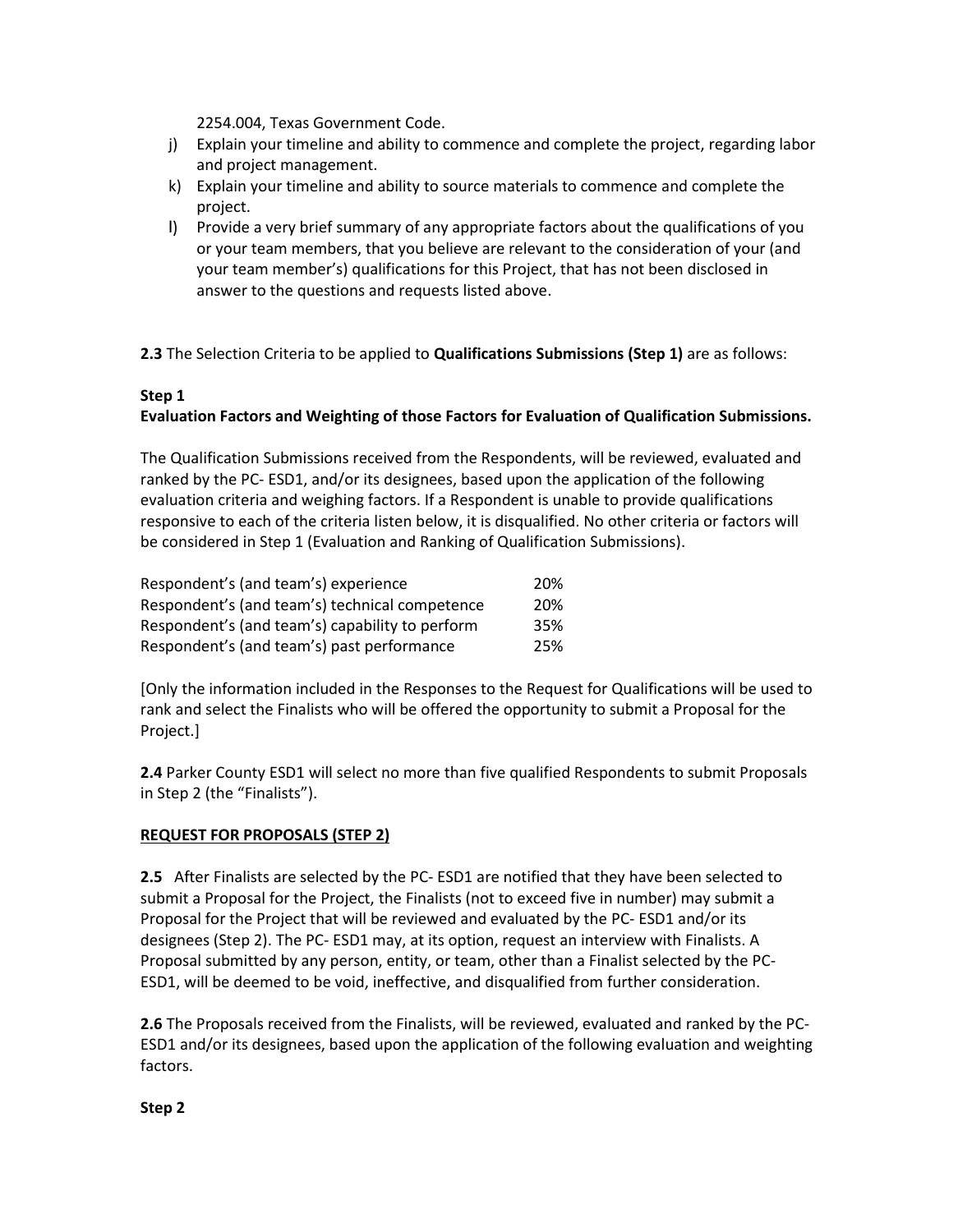## **Evaluation Factors and Weighting of those Factors For evaluation of Proposals for the Project.**

#### **Group A -The following factors will be given a total weight of 20%**

- 1) Respondent's (and team's) experience
- 2) Respondent's (and team's) technical competence
- 3) Respondent's (and team's) past performance
- 4) The reputation of the respondent and its team members
- 5) The quality of the services provided by the respondent

#### **Group B -The following factors will be given a total weight of 30%**

- 1) The degree to which Respondents Conceptual Price Range complies with the Amount of the Project Budget
- 2) Respondent's (and team's) capability to perform
- 3) Feasibility of implementing Project as proposed
- 4) Ability of respondent to meet schedules and estimated time for completion
- 5) The extent to which the respondent's Proposal complies with the requirements of this RFQ/RFP.
- 6) The Costing Methodology of the Respondent (policies on subcontractor markup, definition of general conditions, range of costs for general conditions, policies on retainage, policies on contingencies, discount for prompt payment, and expected staffing for administrative duties)

#### **Group C -The following factors will be given a total weight of 35%**

- 1) The price/cost for the goods and services requested under the Request for Proposals
- 2) The long-term cost to the ESD
- 3) Quality of facility beyond the minimum requirements
- 4) Economic benefit to the ESD

#### **Group D -The following factors will be given a total weight of 15%**

- 1) The extent to which the Proposal meets the PC- ESD1's needs
- 2) Safety and long-term durability

**2.7** PC- ESD1 reserves the right to reject any or all Proposals and reserves the right to waive any irregularity in the Proposals received.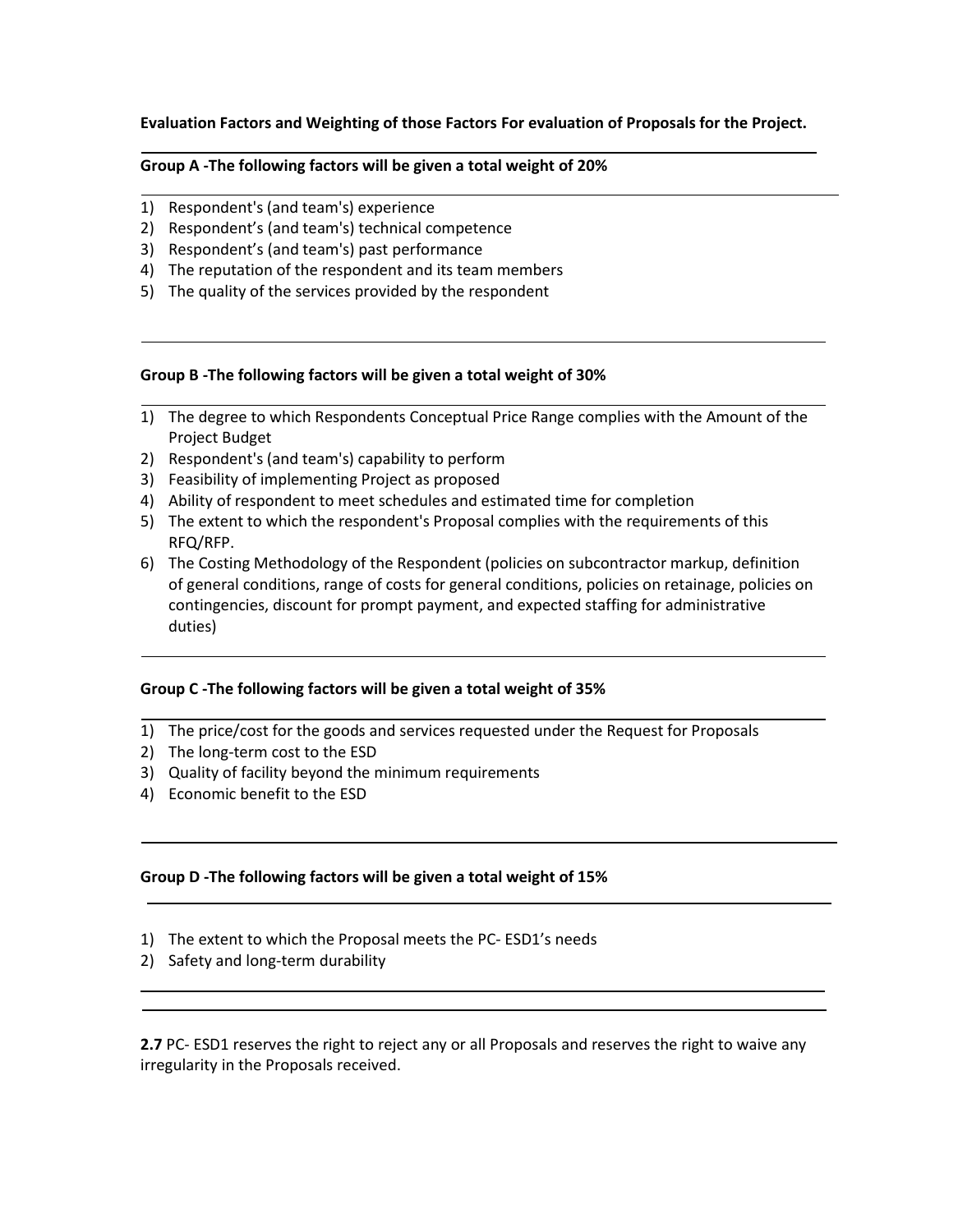**2.8** Each Proposal submitted by a Finalist selected by the PC- ESD1, must fully and thoroughly respond to, and comply with, each of the applicable criteria, requests and requirements of this RFQ/RFP, including but not limited to the following:

- 1) Proposals for the Project will not be accepted from any entity other than the Finalists selected by the PC- ESD1 as a result of the evaluation of Qualifications Submissions (Step I).
- 2) PC- ESD1 will evaluate Proposals that are submitted by the Finalists, based on the selection criteria and weighting set forth in the Request for Proposals stated herein.
- 3) Respondents must not include detailed engineering or architectural designs as part of the proposal. Respondents are encouraged to include conceptual drawings and illustrations in their proposals, to assist the PC- ESD1, and its designees, in evaluating the Proposal.
- 4) Proposals must comply with the applicable deadlines and all other applicable requirements described in Section 1-General Requirements set out above.
- 5) Proposals must comply with all of the applicable requests and requirements of **Section Ill Design and Construction, Section IV Additional Requirements**, and **Section V Miscellaneous**  of this RFQ/RFP set out below.
- 6) Proposals must comply with the criteria, requirements and elements of the **Design Criteria Package as well as the program and other requirement listed above.**
- 7) Proposals must be signed by a person authorized to bind the person or entity making the Proposal, and proof of this authority must be included in the Proposal. Proposals must contain a letter or other clear evidence of such authority, and all other information requested or required by this RFQ/RFP, or as determined by the PC- ESD1. All Proposals must be delivered in sealed wrappings.
- 8) The thoroughness by which the Proposal responds to each of the requirements of this Section and this RFQ/RFP is one of the criteria upon which each Proposal will be evaluated.

**2.9** The PC- ESD1 shall select the Finalist Design/Build Team, based upon the determination of the proposal offering the best value for the PC- ESD1 on the basis of the evaluation criteria and weighting factors and set out in this RFQ/RFP.

**2.10** The PC- ESD1 shall first attempt to negotiate a contract with the selected Finalist Design/Build Team. If the PC- ESD1 is unable to negotiate a satisfactory contract with the selected Finalist Design/Build Team, the PC- ESD1 shall, formally and in writing, end negotiations with that selected Finalist Design/Build Team and proceed to negotiate with the next Finalist Design/Build Team in the order of the evaluation ranking, until a contract is reached or negotiation with all ranked Finalist Design/Build Team end.

**2.11** Following selection of the Finalist Design/Build Team, and execution of an acceptable contract, engineers or architects associated with that Finalist Design/Build Team shall complete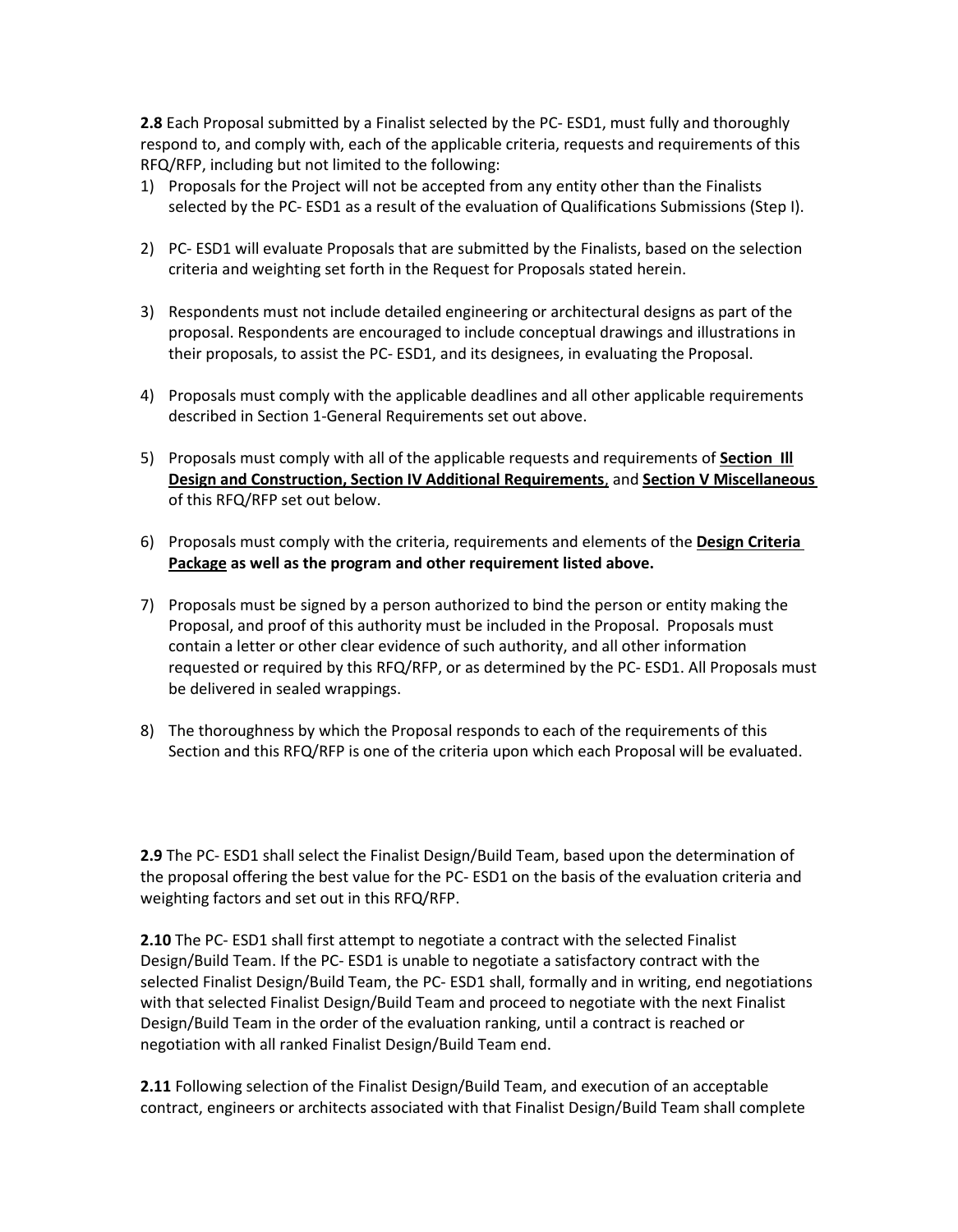the design of the Project, submitting all design elements to PC- ESD1 or the PC- ESD1's Designee, before or concurrently with construction. The design elements so submitted shall be reviewed to determine their compliance with the Design Criteria Package, this RFQ/RFP, the Proposal submitted by the Finalist Design/Build Team and the terms of Design/Build contract agreed upon by the PC- ESD1. Note, outline of design criteria herein does not supersede any applicable codes or regulations that must be adhered to. It is the respondents' responsibility to include all required compliance items in their proposals.

**2.12** The Finalist Design/Build Team shall supply a signed and sealed set of "as built" construction documents for the Project to the PC- ESD1 at the conclusion of the construction of the Project, including electronic files in both PDF and CAD format of the facility. The final PDF's and CAD files shall incorporate any substantial modification that occurred following issuance of construction documents.

**2.13** Proposals are deemed to include the Qualifications Submission of each Finalist. The Qualifications Submission of each Finalist will be included in the review, evaluation and ranking of the Proposals submitted.

## **Section III- DESIGN AND CONSTRUCTION**

**3.1** Only respondents who propose to provide either directly or through a team under its control all goods and services requested in the Request for Proposals should respond. This includes design and construction. The maximum construction period of twelve (12) calendar months desired, not to exceed fourteen (14) calendar months for completion of both facilities.

**3.2** An independent consulting architect or engineer (hereinafter "Independent Consultant"), selected by PC- ESD1 on the basis of demonstrated competence and qualifications, shall act as PC- ESD1's independent representative for purposes of independent, professional assistance and evaluation of technical and qualitative issues for the duration of the design/build work.

**3.3** Following selection, the successful respondent's design team shall complete the design submitting all design elements for review and approval by PC- ESD1 and its Independent Consultant. At each design stage, the respondent's design solutions must be submitted to and approved by the PC-ESD1 Fire Chief, or his designee.

**3.4** Each proposal submitted in Step II must contain a Conceptual Price Range, including general conditions, and a fee/cost plus methodology for construction, which the Proposer (or Design/Build Team) will agree to design and build the Project in full compliance with the requirements of Step II of this RFQ/RFP, with all the offers, proposals, terms and conditions set forth in their Proposal. Failure to include a Conceptual Price Range in the Proposal submitted in Step II will be grounds for rejection of the Proposal at the discretion of the PC- ESD1. Once finalists are selected, a contract will be negotiated for a guaranteed maximum price, with contingency, in-line with the conceptual price range, including price for general conditions, and construction cost including fees or cost plus terms.

**3.5** Payment and performance bonds as required by Texas law will be required from the successful respondent in the amount of the Guaranteed Maximum Price, less the portion of the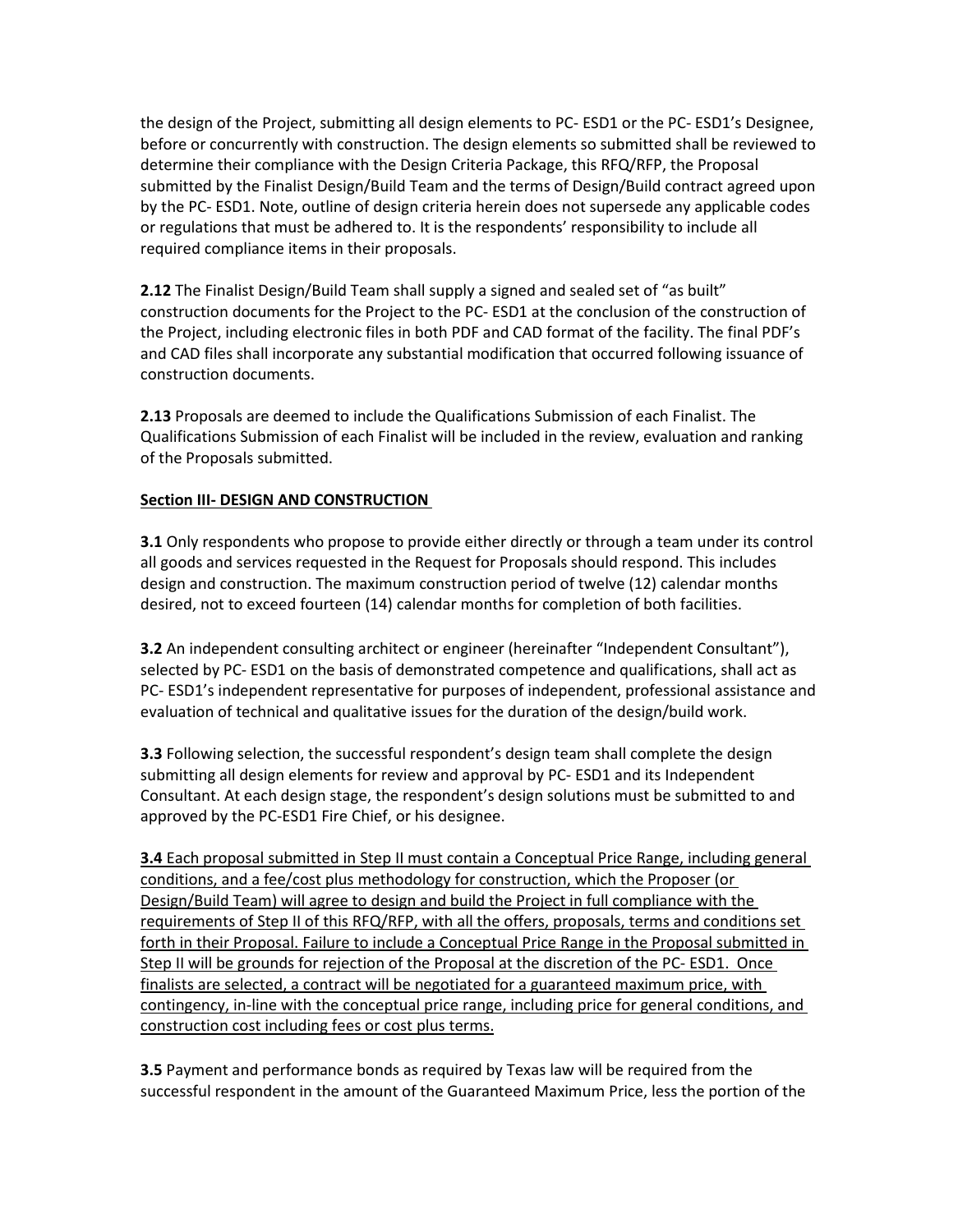Guaranteed Maximum attributable to design services only. A Bid Bond in the amount of at least 10% of the Guaranteed Maximum Price must be delivered to PC- ESD1 at the time that the Design/Build contract is awarded to the successful respondent. The successful respondent must deliver the performance and payment bonds to PC- ESD1 no later than the 10th day after the contract is signed.

**3.6** The successful respondent must provide liability insurance covering its activities in the coverage amount of nothing less \$1,000,000.00 per occurrence and \$2,000,000.00 aggregate, with the aggregate applying to this Project only. PC- ESD1 must be named as an additional insured. The successful respondent must provide builder's risk /property insurance for the Project in the amount of the full contract sum. PC- ESD1 must be named as an additional loss payee on the insurance. The successful respondent must provide workers compensation insurance for its employees. Automobile liability insurance must be provided for all motor vehicles involved in the Project in the amount of \$1,000,000.00 per occurrence and \$2,000,000.00 aggregate.

**3.7** Design professionals on the Project must be covered by professional liability insurance in a coverage amount of not less than \$1,000,000.00 per occurrence and \$1,000,000.00 aggregate. Design professionals on the Project must be licensed/registered to practice their profession in the State of Texas.

**3.8** Construction shall be carried out in accordance with the contract documents (including the approved drawings, plans, specifications, and Project manual), and in accordance with all applicable federal, state, county and local municipal regulations rules, laws, court orders and standards. Construction draws and retainage shall be in accordance with the negotiated contract. Construction shall include provision of all necessary furnishings and equipment to make the Facility operational for its intended purpose, except the Owner shall provide and install appliances, furniture, communications and IT equipment, and loose equipment (including compressors). Rough in requirements for all Owner supplied items shall be part of the contractor's scope, including coordination with the Owner, or the Owner's separate contractors/vendors.

**3.9** As part of its proposal, the Respondent should acknowledge its willingness to execute the draft contract forms attached with this RFQ/RFP as provided, and if there are changes required by PC-ESD1, the willingness to still execute and proceed with the project. If any changes made to the contract terms constitute a change in scope, a reasonable price will be negotiated on a determined fee/cost plus basis. The agreement will not become effective until PC- ESD1 and its counsel have approved the agreement, and its execution authorized by the Parker County ESD1.

**3.10** Respondent shall be solely responsible for any cost, loss, injury, harm expense, fee, charge or other expenditure or damage of any nature, whether known or unknown, arising directly or indirectly,

- 1) Any unknown or differing site conditions at the site proposed by Respondent;
- 2) Any regulatory permitting required for the Project;
- 3) Acquisition of any staging area required by Respondent;
- 4) Certification of the Project as complying with the applicable standards; and
- 5) Any natural disasters or other force majeure events,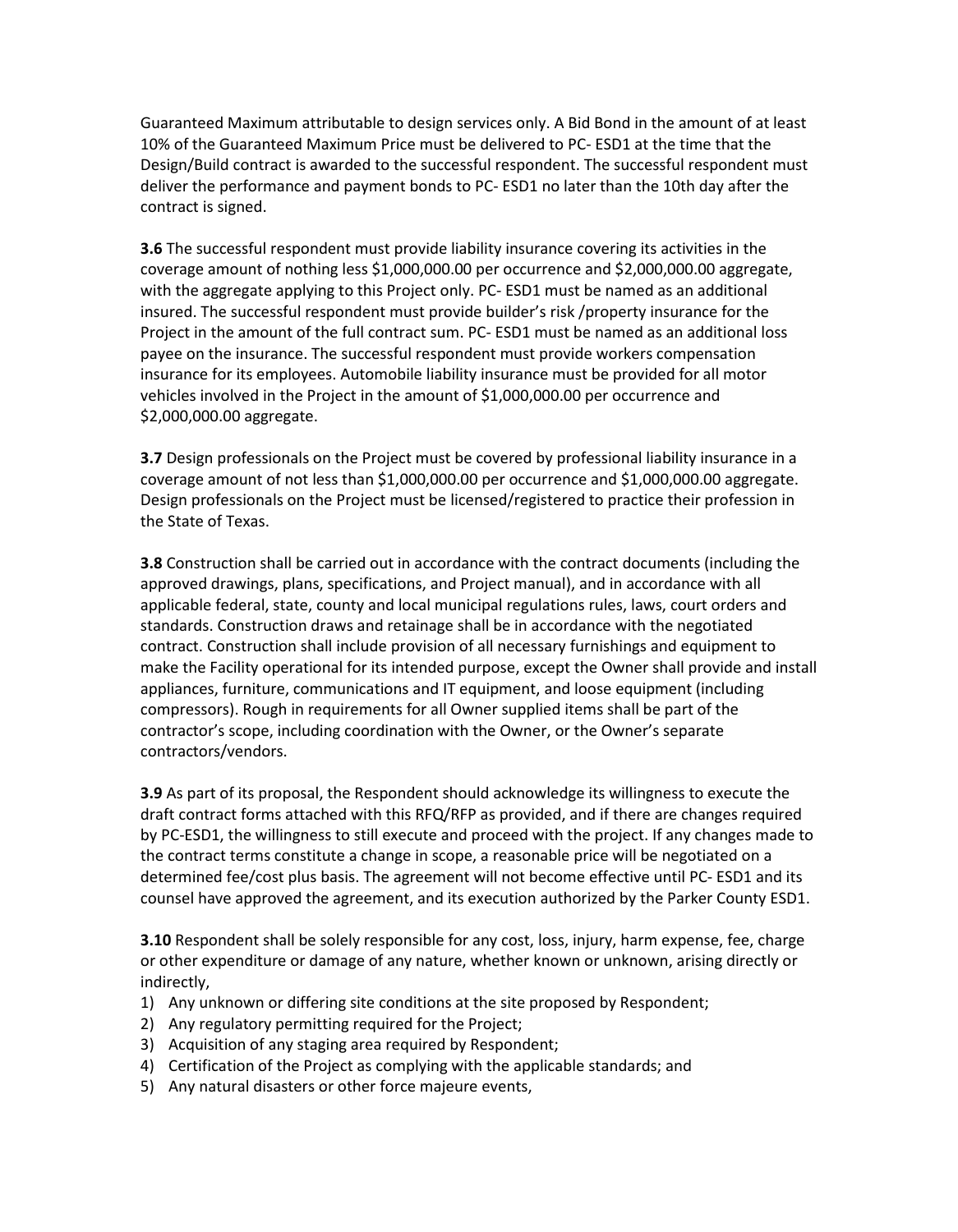Except the following:

- 1) Acquisition of the sites
- 2) Permit Fees for construction by the local municipality (all other fees to be included in proposals)
- 3) Independent third-party testing/inspections (except respondent is responsible for costs associated with retesting for work found out of compliance or trip/rescheduling fees associated with work not ready for testing when scheduled.)

## **Section IV ADDITIONAL REQUIREMENTS**

**4.1** Parker County ESD1 does not assume, and hereby specifically disclaims, any responsibility or obligation of any nature, to any of the persons or entities responding to this RFQ/RFP (or to any other entity) and will make no payment or reimbursement of any cost, fee or other expenditure whatsoever associated with the preparation or submission of a Qualification Submission or Proposal.

**4.2** The contract(s) awarded will be governed by the laws of the State of Texas, and is (are) deemed payable and performable in Parker County, Texas. The venue for all disputes thereunder shall lie in Parker County, Texas.

**4.3** As required by Section 2267 of the Texas Government Code, PC- ESD1 has established a budget range for this project of \$1,000,000 to \$1,250,000. ("Project Budget") for the construction of each new fire station. If the Conceptual Price Range contained in a Proposal received during Step II of this RFQ/RFP exceeds the Project Budget, the PC- ESD1 may, in its sole discretion, reject such Proposal. The PC- ESD1 expects the proposed Conceptual Price Range to be compatible Project Budget.

## **Section V MISCELLANEUOUS**

**5.1** To the extent not covered heretofore in these specifications, responses will be evaluated for compliance with the contract requirements of Texas law including but not limited to the Texas Accessibility Standards, and the Americans with Disabilities Act.

**5.2** In addition to all rights provided by law, PC- ESD1:

- a) Reserves the right to reject any or all Proposals;
- b) May, at its sole discretion, waive technical mistakes, informalities or irregularities in any Proposal received;
- c) Reserves the right to select the Proposal or negotiated Proposal which in its discretion is determined to provide the best value to PC- ESD1 and which it believes to serve its best interests and in accordance with all applicable laws, including but not limited to Texas Government Code Section 2267.

**5.3** Neither document, nor the advertisement of the Notice of the RFQ/RFP is an offer. The Exhibits attached hereto are incorporated herein for all purposes.

**5.4** It is the express intent of the PC- ESD1, that each Proposal as submitted be: comprehensive, prepared in good faith, present a reasonable likelihood to be developed, built and become fully operational in a reasonable length of time, and its development, design, and construction to be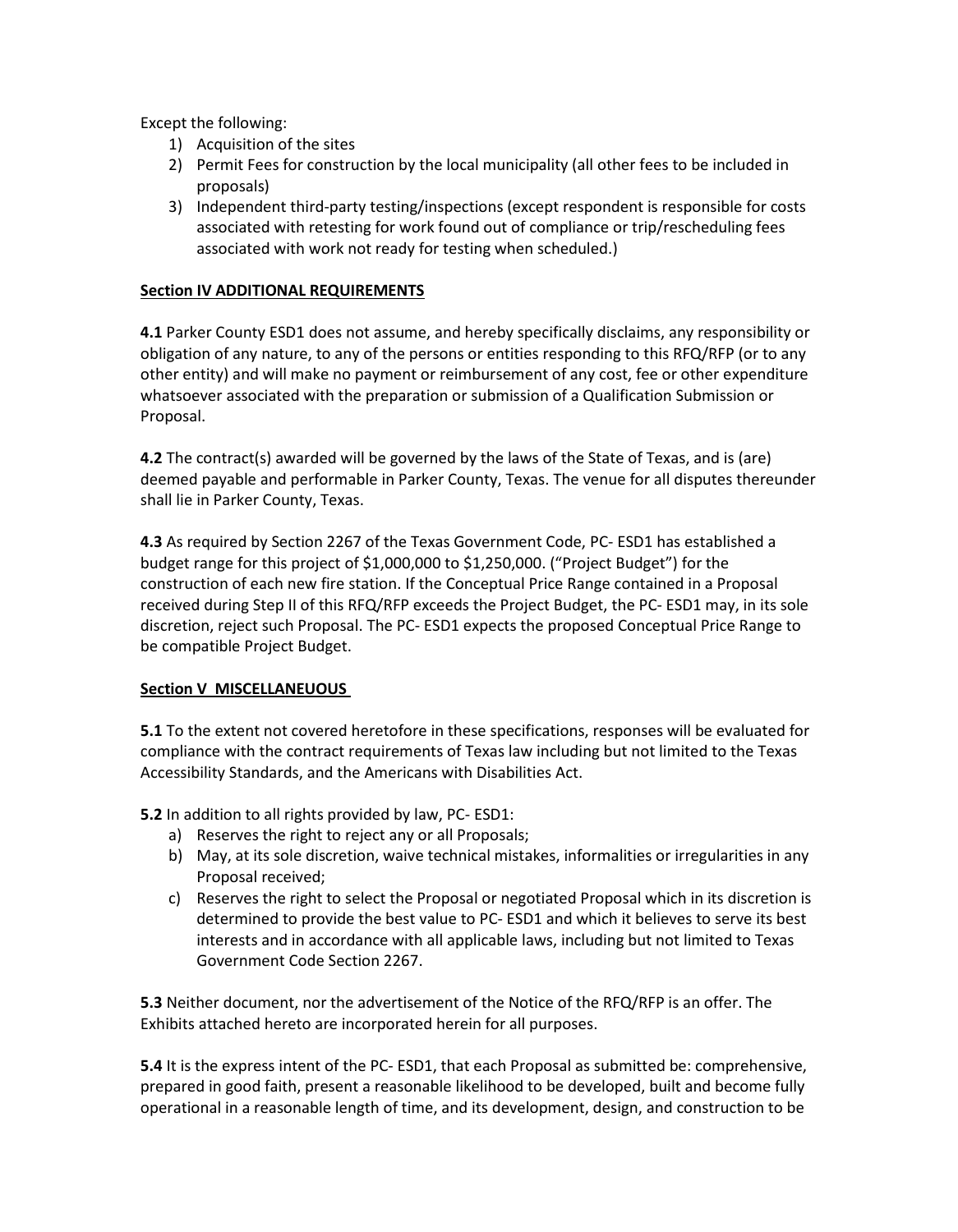in full compliance with all applicable laws, rules, regulations, court orders, standards and ordinances. Acceptance of any Proposal is expressly conditioned upon actual closing and funding of the Project after approval of all documents by counsel for PC- ESD1, or PC- ESD1's designee.

**5.5** Respondents shall be able to and shall obtain necessary payment and performance bonds as required by applicable law.

**5.6** PC-ESD1 will require liquidated damages in the amount of at least \$250.00 per day for each day the Project has not attained substantial completion as set forth in the Contract Documents.

## **Acceptance of any Proposal is not acquiescence or agreement with any term or condition set forth in the Proposal or any proposed documents included in, or referenced by, the Proposal.**

# **Design Criteria Package**

## **A. Introduction**

The Project is to be a "turnkey" Project, with Design/Builder to provide all work, services, materials and labor for the Project to be fully operational as a fire station upon substantial completion, except communications, IT, alerting, appliances, and security equipment and items that are to be provided by the PC-ESD1. Design/Builder shall provide or cause to be provided all design, work, services, materials, labor, equipment, design, engineering, plumbing systems, ventilation systems, HVAC, mechanical systems, fire station systems, safety systems, other matters necessary for the design, construction and construction administration and is inclusive of all costs necessary for the installation and completion of the Project, in working order, unless specifically set forth otherwise herein.

The Project shall be designed and constructed in compliance with all applicable federal, state and local laws and regulations.

The Project must also comply with the following criteria:

## **B. General**

All aspects of the building will comply with:

- 1) International Building Code in the version as currently for Parker County, Texas.
- 2) Building wind load design shall be based on wind speed schedule IBC using the importance factor for "Essential Facilities".
- 3) American with Disabilities Act (ADA) in designated public accessible areas
- 4) Texas Accessibility Standards/Texas Department of Licensing (TDLR) in designated public accessible areas
- 5) Applicable State and Federal laws and regulations including storm water, erosion control, etc.
- 6) Proposal should include terms for change orders, and consideration for cost control in volatile market such as cost-plus agreement for materials.
- 7) Proposal shall include draw schedule, line item break down of general conditions, projected materials and labor costs by trade or item, and associated site project general costs, project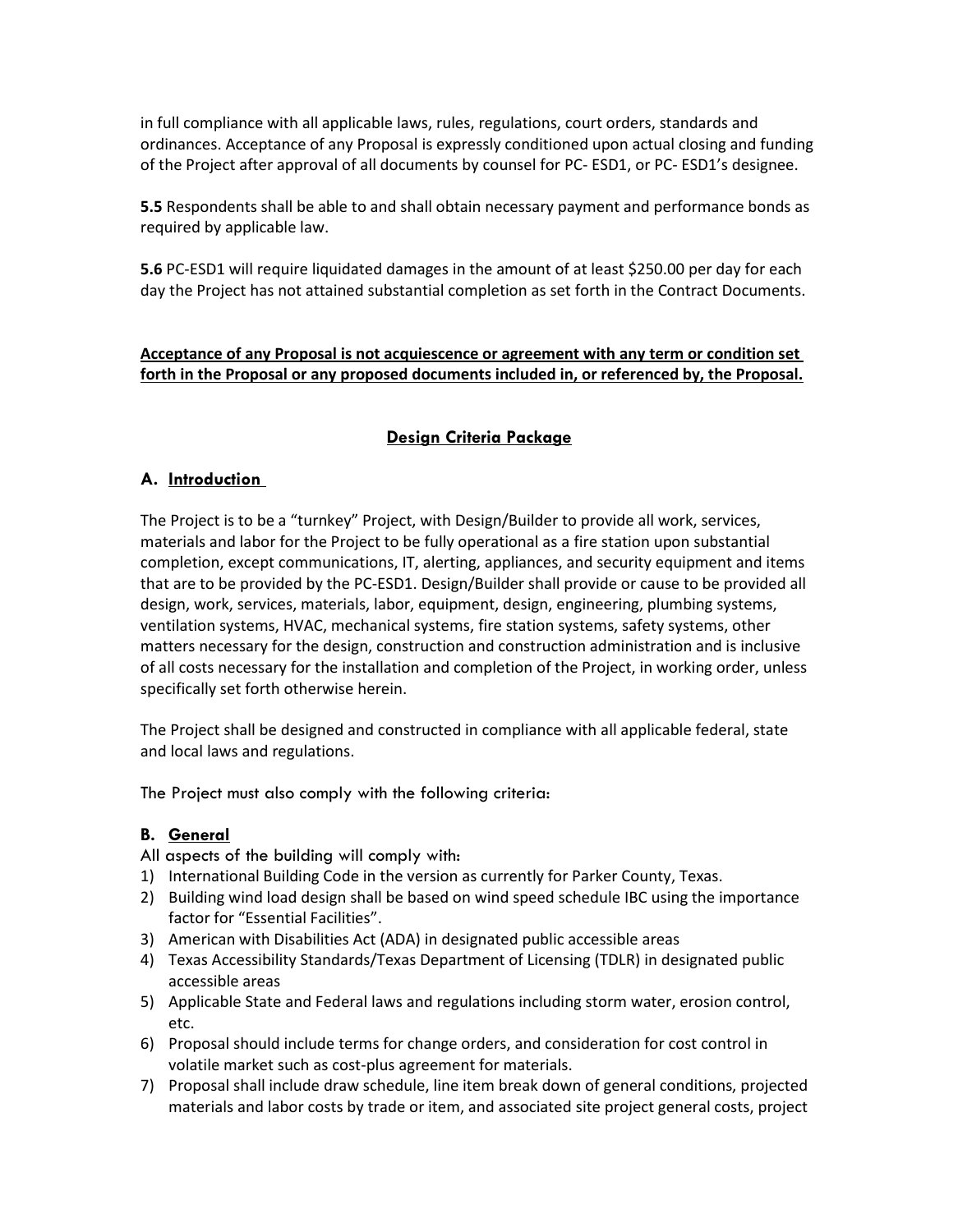management, and site supervision, and fee/cost plus terms.

8) A pre-proposal conference will be held with selected finalists.

# **C. Site**

- 1) Any necessary demolition of existing structures will be performed by the district, prior to construction.
- 2) Geotechnical report secured by the district will be provided to all respondents
- 3) Design shall include all utilities and infrastructure: water; sanitary sewer; drainage; telecommunications; electrical; gas; etc. that are necessary for the operation and safety of the facility. PC-ESD1 will facilitate the work and cover cost of providing utility and communications services to the point of building connection. Further details will be provided at a pre-proposal conference with selected finalists.
- 4) Sanitary sewer design shall follow local codes and permitting as required
- 5) Design shall include management of storm water runoff as required by authorities having jurisdiction during construction.

# **D. Building Design/Layout**

- 1. Building Design and Architecture shall be prepared by a State of Texas registered architect or engineer.
- 2. Design and layout shall be similar to that illustrated in exhibit A, Exhibit A is a conceptual plan, we are open to suggestions and design ideas.
- 3. Building shall be bolt up or weld up steel, with R-panel metal sheathing and stone or faux stone on three sides, or CMU/masonry in lieu of R-panel.
- 4. Design shall incorporate the required floor space and infrastructure (mechanical equipment, plumbing, electrical, etc.) for kitchen, and laundry, similar to illustrated by exhibit A.
- 5. Design must provide for kitchen facilities capable of serving the 3-5- person crew. The kitchen countertops shall be stainless steel, under mount sinks, and plumbed for gas. Appliances shall be furnished by PC-ESD1 including vent hood
- 6. Design shall include 5 bunkrooms, approximately 8x10 in size.
- 7. All interior doors shall be solid core doors with commercial hardware, door closers provided on all exterior doors and doors to apparatus bay.
- 8. Front entry foyer/breezeway with access control, and public ADA restroom
- 9. Design shall provide Utility room with W/D Hookups, -Mop Sink,
- 10. Apparatus Bay shall have hot and cold water hose bib and floor drains in apparatus bay.
- 11. Design must provide adequate office space for a Watch Office.
- 12. UV protected area for PPE with standard washer and dryer hookups
- 13. Day room/dining room open floor plan
- 14. Design shall provide a designated area for IT/computer server, and communication equipment- Raceways for communication wiring shall be provided during construction.
- 15. Design shall provide 2 bathrooms w/shower/toilet/lavatory and 1 ADA/TDLR bathroom with toilet and lavatory
- 16. Design shall provide 12'wide x 14' tall red overhead doors, minimum 3 panels of glass (6ft) on front of building